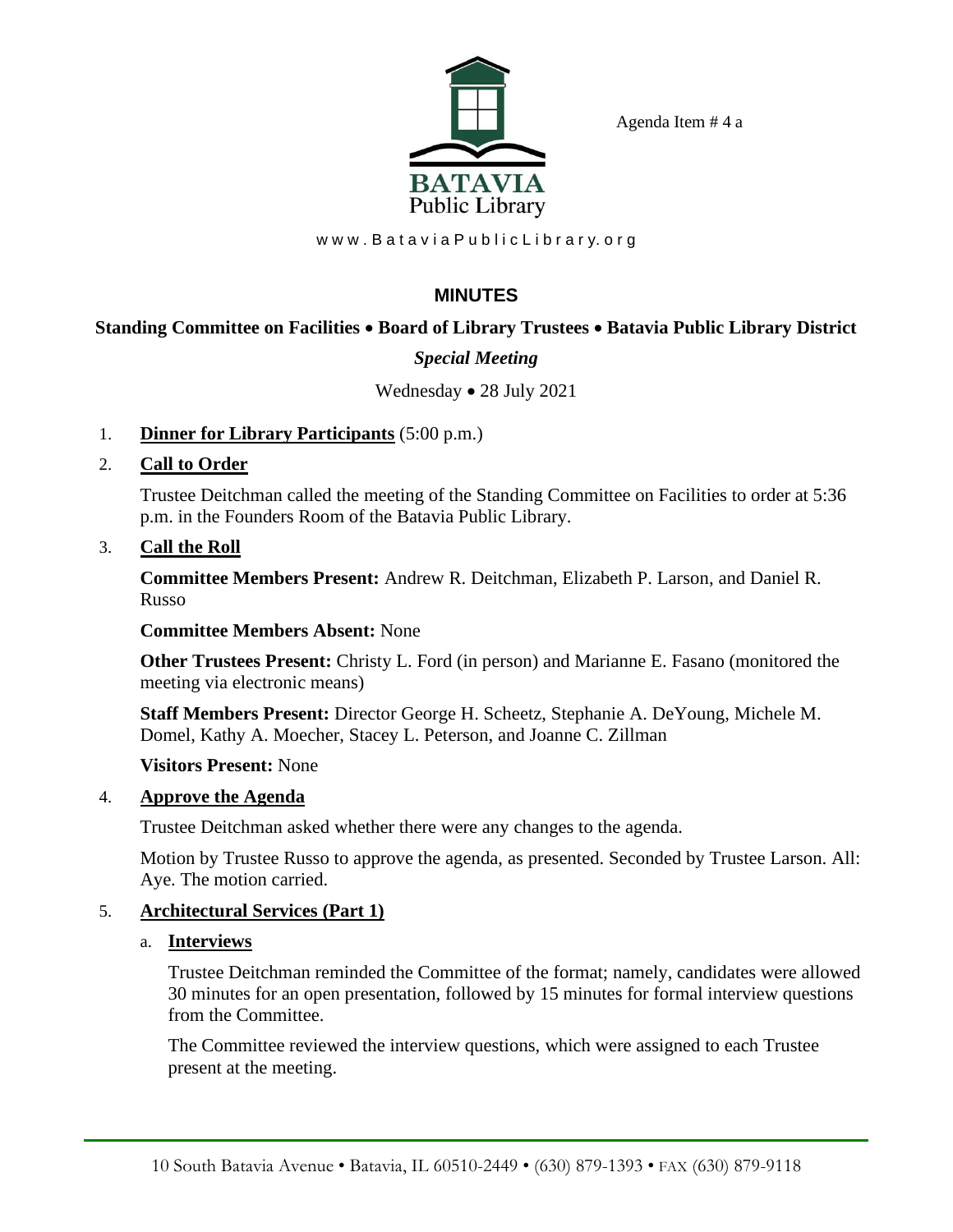The consensus of the Committee was that each interview would begin with introductions. The interviews then followed on schedule:—

| 5:45 p.m.   | Engberg Anderson Inc.                   |
|-------------|-----------------------------------------|
| $6:30$ p.m. | <b>BREAK / DISCUSSION</b>               |
| 6:45 p.m.   | Wight & Company                         |
| 7:30 p.m.   | <b>BREAK / DISCUSSION</b>               |
| 7:45 p.m.   | <b>Sheehan Nagle Hartray Architects</b> |
| 8:30 p.m.   | END                                     |

#### b. **Next Steps**

Trustee Deitchman led a lively discussion of the candidates.

The consensus of the Committee was to complete all six interviews before narrowing the field and making its decision.

### 6. **Comments from the Committee**

There were no additional comments from the Committee.

### 7. *Next Meetings or Events*

- *a. Board of Library Trustees (Committee of the Whole Meeting), Thursday, 5 August 2021, 6:00 p.m., Meeting Will Take Place via Electronic Means*
- *b. Board of Library Trustees (Regular Meeting), Tuesday, 17 August 2021, 6:00 p.m., Meeting Will Take Place via Electronic Means*
- *c. Board of Library Trustees (Special Meeting), Tuesday, 24 August 2021, 6:00 p.m., Founders Room* [Retreat for Trustee Orientation, Education, and Planning]
- *d. Staff Development Day (4th Friday in August), Friday, 27 August 2021, Library Closed (9:00–1:00 p.m.)*
- *e. Library Card Sign-Up Month, September 2021 — launched in 1987 as a national campaign: "every child should obtain a library card"*
- *f. Sunday before Labor Day, Sunday, 5 September 2021, Library Closed*
- *g. Labor Day (1st Monday in September), Monday, 6 September 2021, Library Closed [F]*
- *h. Board of Library Trustees (Committee of the Whole Meeting), Thursday, 9 September 2021, 6:00 p.m., Meeting Will Take Place via Electronic Means*
- *i. Regular Library Hours on Sunday Begin (12:00 noon–5:00 p.m.) (Sunday after Labor Day) — Sunday, 12 September 2021*
- *j. Reception for Library Leader, Sunday 19 September 2021, 2:00 p.m., Founders Room*
- *k. Board of Library Trustees (Regular Meeting), Tuesday, 21 September 2021, 6:00 p.m., Meeting Will Take Place via Electronic Means*

#### 8. **Adjournment**

Motion by Trustee Larson to adjourn the special meeting. Seconded by Trustee Russo. All: Aye. The motion carried.